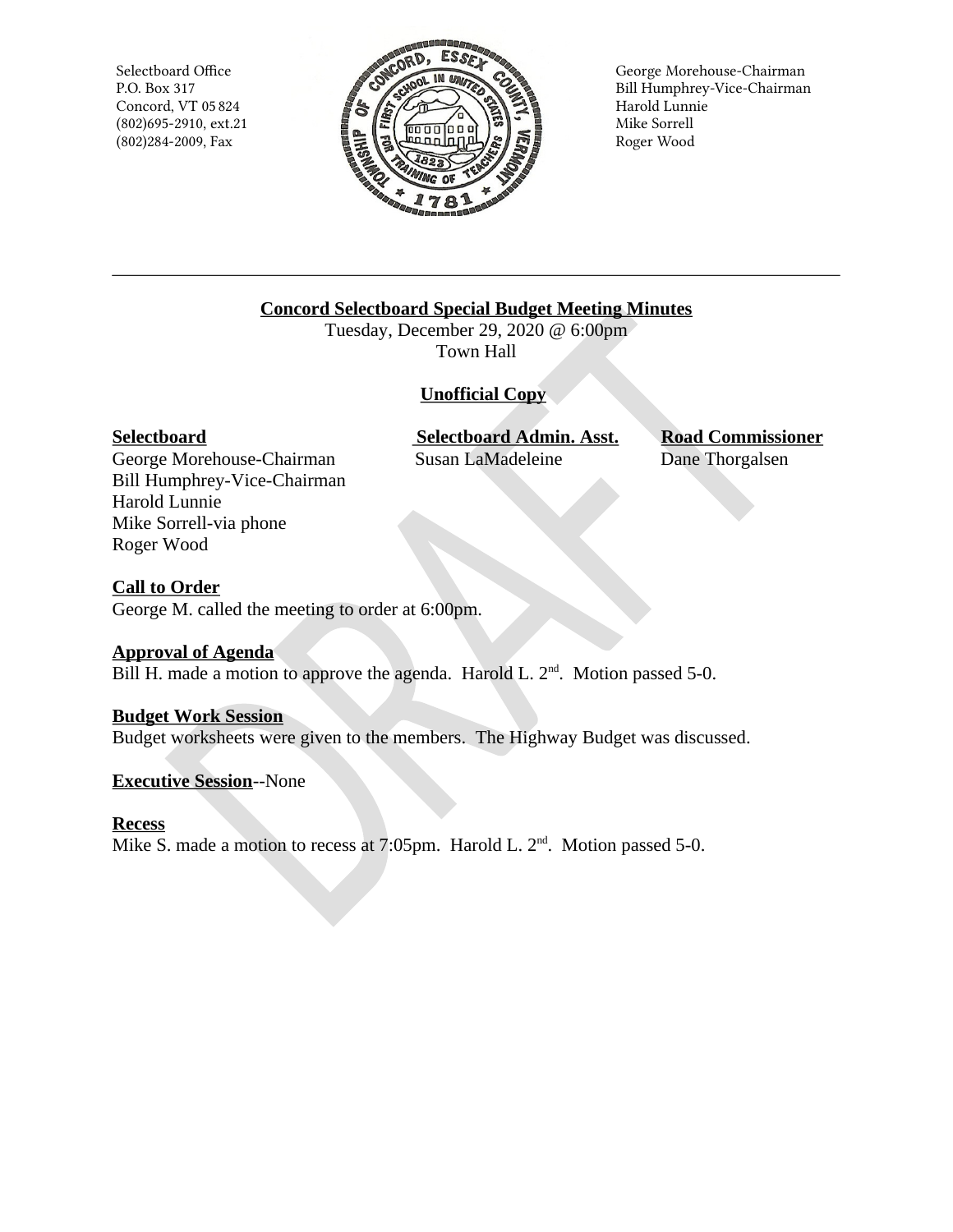## **Concord Selectboard Special Budget Meeting Minutes**

Tuesday, January 19, 2021 @ 6:00pm **Town Hall** 

## **Selectboard**

## **Fire Department**

Richard Fisher-Chief

George Morehouse-Chairman Bill Humphrey-Vice-Chairman Harold Lunnie Mike Sorrell-Via Phone Roger Wood

## **Selectboard Admin. Asst.**

Susan LaMadeleine

## **Call to Order**

George M. called the meeting to order at 6:00pm.

## **Approval of Agenda**

Bill H. made a motion to approve the agenda. Roger W.  $2<sup>nd</sup>$ . Motion passed 5-0.

## **Budget Work Session**

Budget worksheet were reviewed by the Board. Fire Department budget reviewed in detail.

## **Executive Session-None**

## **Recess**

Bill H. made a motion to recess at 6:40pm. Roger W. 2<sup>nd</sup>. Motion passed 5-0.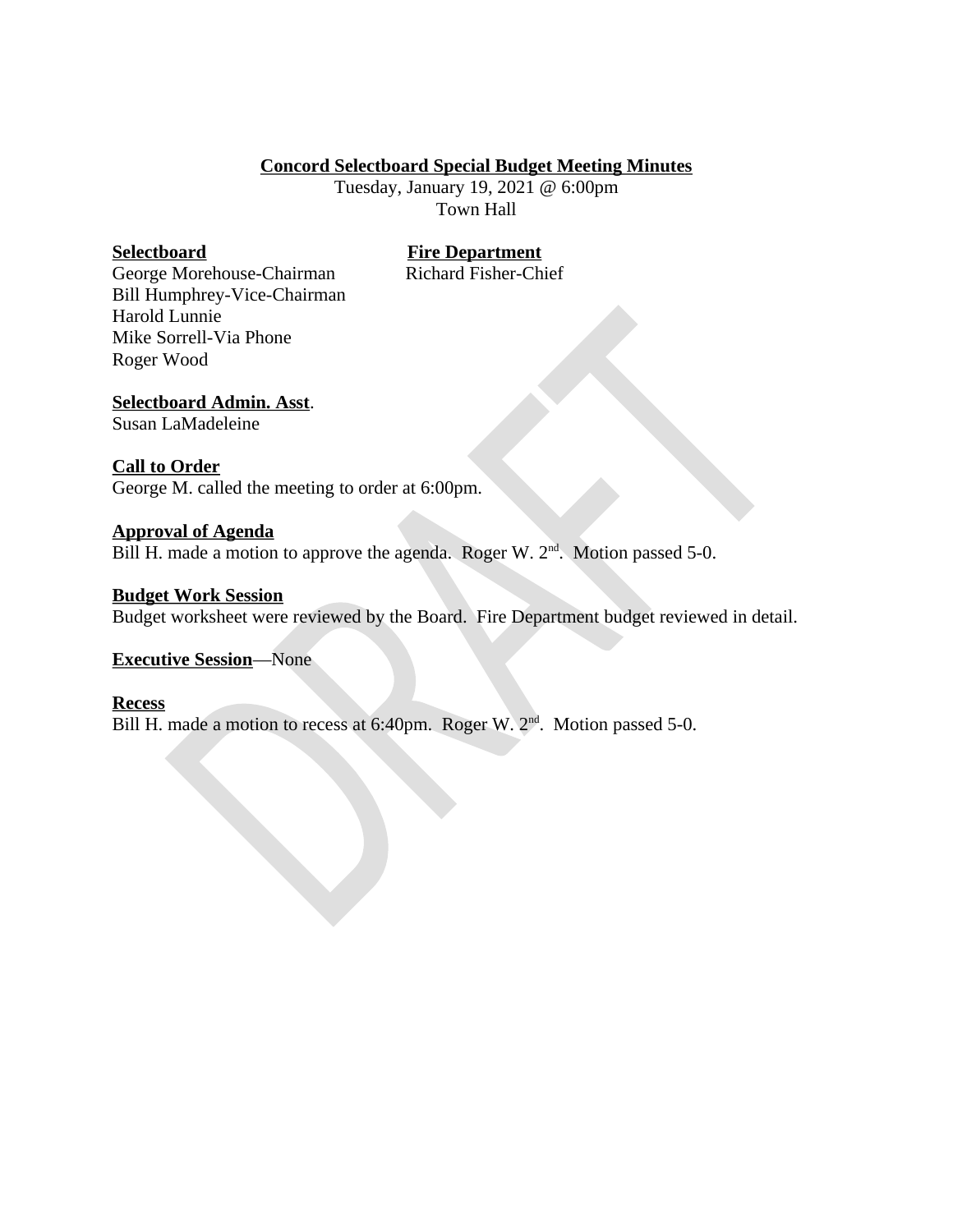## **Concord Selectboard Special Budget Meeting Minutes**

Tuesday, January 26, 2021 @ 6:00pm Zoom

## **Selectboard**

## **Selectboard Admin. Asst.**

Susan LaMadeleine

George Morehouse-Chairman Bill Humphrey-Vice-Chairman Harold Lunnie Mike Sorrell Roger Wood

## **Call to Order**

George M. called the meeting to order at 6:00pm.

## **Approval of Agenda**

Bill H. made a motion to approve the agenda. Roger W.  $2<sup>nd</sup>$ . Motion passed 5-0.

## **Budget Work Session**

The Budget and Annual Town Meeting Warning were presented to the Board for review, adoption and approval.

Harold L. made a motion to adopt and approve the Budget of \$1,249,811.00, which \$921,513.00 as proposed to be raised by taxes for the 2022 Budget to be voted on at the 2021 Annual Town Meeting. Roger W.  $2<sup>nd</sup>$ . Motion passed 5-0.

Bill H. made a motion to adopt and approve the 2021 Annual Town Meeting Warning as written. Mike S.  $2<sup>nd</sup>$ . Motion passed 5-0

## **Executive Session-None**

## **Adjourn**

Roger W. made a motion to adjourn at 6:35pm. Harold L. 2<sup>nd</sup>. Motion passed 5-0.